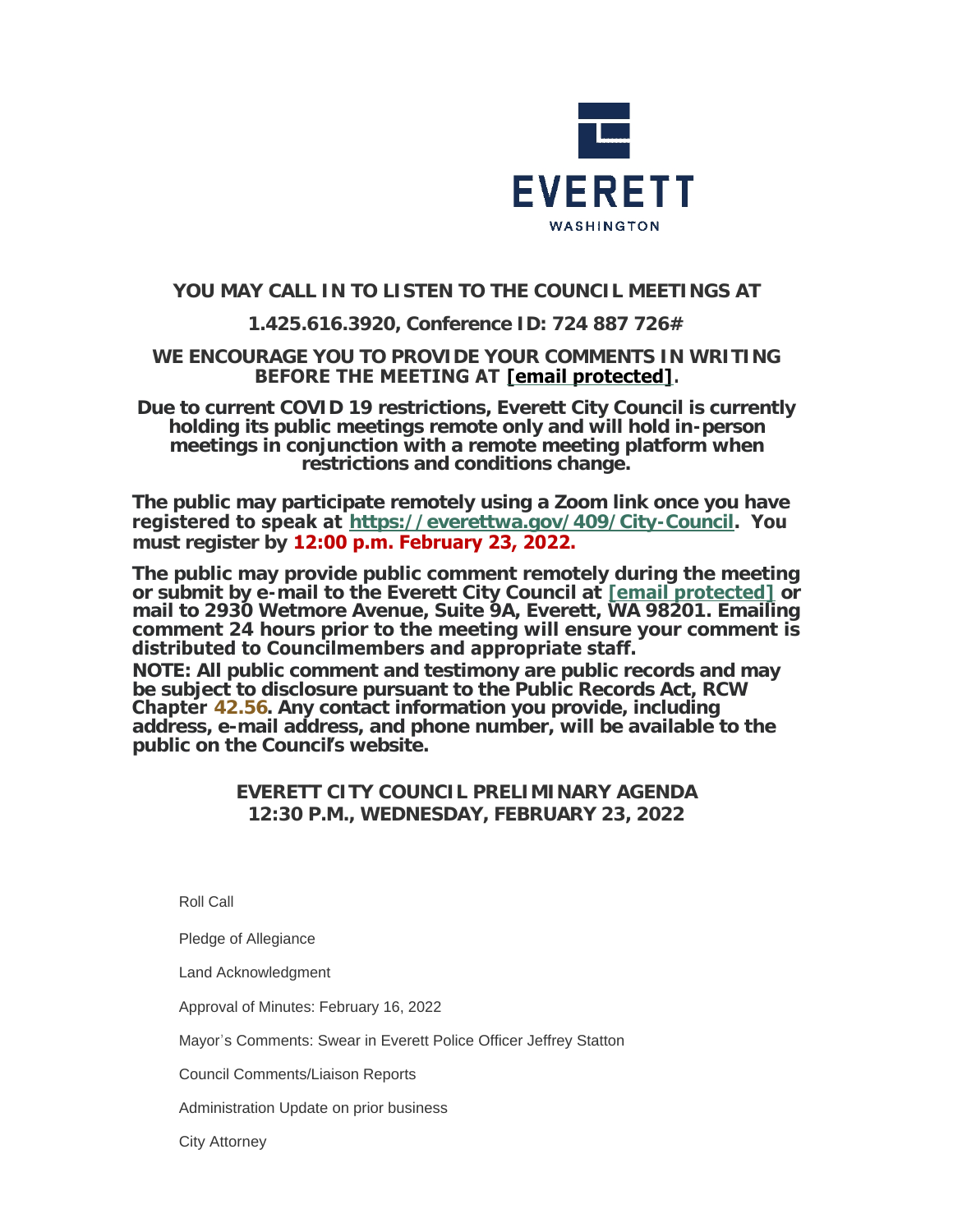Public Comment

#### CONSENT ITEMS:

(1) Adopt Resolution authorizing claims against the City of Everett in the amount of \$1,564,208.12 for the period of February 5, 2022 through February 11, 2022.

Documents:

#### [Res Claims Payable Feb 5, 2022 -](https://www.everettwa.gov/AgendaCenter/ViewFile/Item/13412?fileID=79975) Feb 11, 2022.pdf

(2) Adopt Resolution authorizing electronic transfer claims against the City of Everett in the amount of \$8,438,286.89 for the period of December 1, 2021 through December 31, 2021.

Documents:

#### [December Council Resolution - EFT\\_PDF.pdf](https://www.everettwa.gov/AgendaCenter/ViewFile/Item/13413?fileID=79976)

(3) Authorize the Mayor to sign the Water Quality Stormwater Capacity Grant Agreement with the Washington State Department of Ecology for the biennium (2021- 2023) in the amount not to exceed \$50,000.

Documents:

#### [DOE-Water Quality Stormwater Capacity Grant PDF.docx.pdf](https://www.everettwa.gov/AgendaCenter/ViewFile/Item/13414?fileID=79977)

(4) Authorize Call for Bids for the Everett Transit Operations Base Inductive Charging Infrastructure Project.

Documents:

#### [Everett Transit Inductive Charging Infrastructure\\_PDF.pdf](https://www.everettwa.gov/AgendaCenter/ViewFile/Item/13415?fileID=79978)

#### ACTION ITEMS:

(5) Concur with the recommendation of the Lodging Tax Advisory Committee and members of the Budget Finance Committee to accept the long-term obligations of the Hotel Motel Tax listed above and to allocate grant funding as designated in an amount not to exceed \$170,000.00 and Authorize the Mayor to sign the contracts.

Documents:

#### [2022 Hotel Motel Coversheet 2 23 2022.pdf](https://www.everettwa.gov/AgendaCenter/ViewFile/Item/13416?fileID=79979)

(6) CB 2202-02-3rd and final Reading - Adopt the Proposed Ordinance amending and closing the Special Construction Fund entitled "Everett Fire Administration Building Tenant Improvements Project", Fund 342, Program 027, as established by Ordinance No. 3661-19, and amended by Ordinance 3764-20.

Documents:

#### [CB 2202-02 Fire Admin TI Amending Closing Ordinance\\_PDF .docx.pdf](https://www.everettwa.gov/AgendaCenter/ViewFile/Item/13417?fileID=79980)

(7) CB 2202-03 – 3rd and final Reading - Adopt an Ordinance closing a special improvement project entitled "Phil Johnson Ballfields Renovation", Fund 354, Program 054, as established by Ordinance No. 3589-18, and amended by Ordinance No. 3677-19.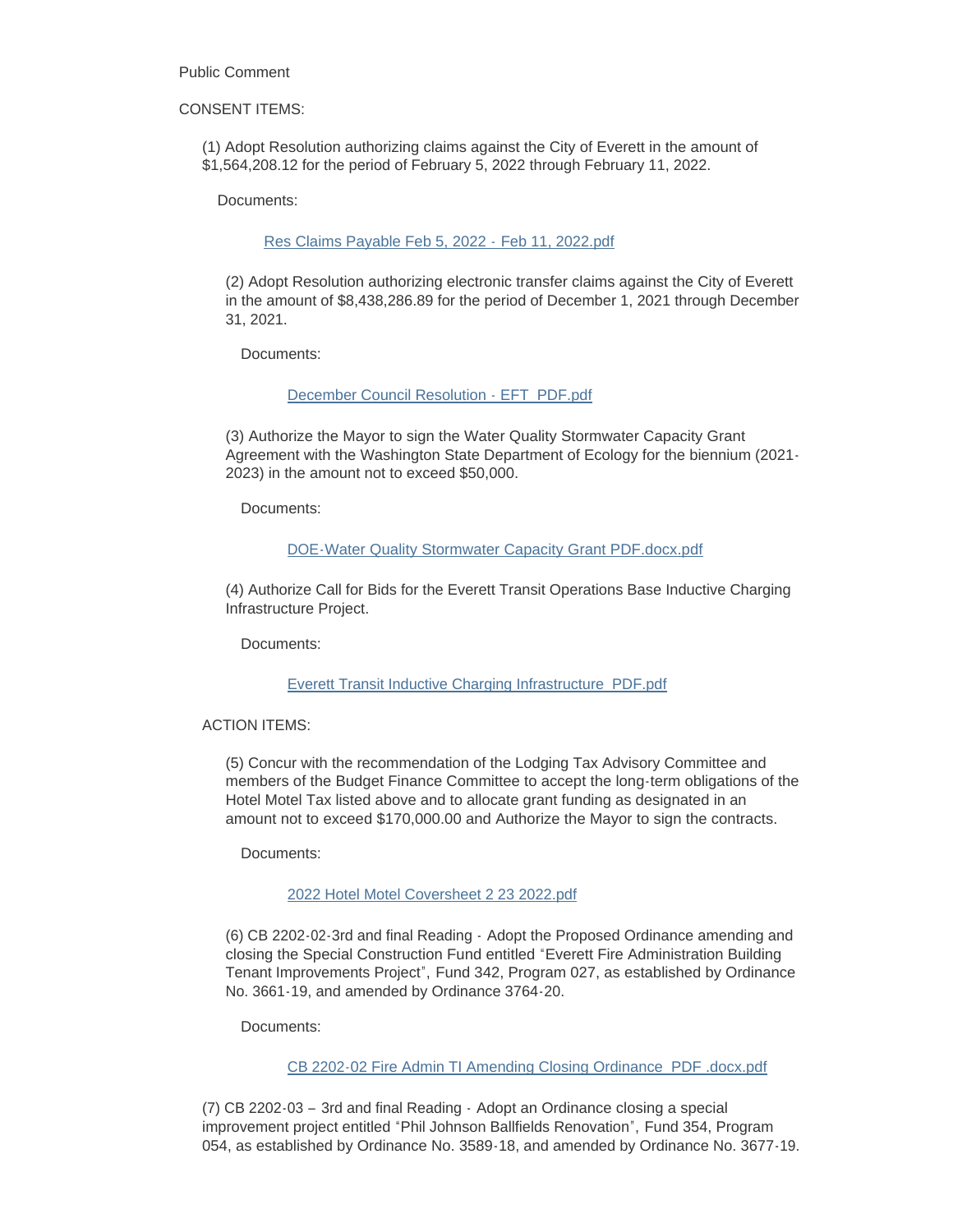Documents:

[CB 2202-03 Phil Johnson Ballfields Renovation -](https://www.everettwa.gov/AgendaCenter/ViewFile/Item/13418?fileID=79981) Closing Ordinance\_PDF.docx.pdf

PROPOSED ACTION ITEMS:

(8) CB 2202-04 – 2nd Reading - Adopt an Ordinance creating a special improvement project entitled "WFP Portal 4 Improvements" Fund 336, Program 018 and repealing Ordinance No. 3800-21. (3rd and final reading on 3-2-22).

Documents:

[CB 2202-04 WFP Portal 4 Improvement-Plans Systems Ord.pdf](https://www.everettwa.gov/AgendaCenter/ViewFile/Item/13419?fileID=79982)

(9) CB 2202-05 – 1st Reading – Adopt an Ordinance creating a Special Improvement Project entitled "Citywide Bicycle Wayfinding". Fund 303, Program 126. (3rd and final reading on 3-9-22).

Documents:

[CB 2202-05 Citywide Bicycle Wayfinding-Pans Systems Ord.pdf](https://www.everettwa.gov/AgendaCenter/ViewFile/Item/13420?fileID=79983)

(10) CB 2202-06 – 1st Reading - Adopt an Ordinance creating a Special Improvement Project entitled "Fulton Street Bicycle Pedestrian Corridor" Fund 303, Program 125. (3rd and final reading on 3-9-22).

Documents:

[CB 2202-06 Fulton Street Bicycle Ped Corridor-Plans Sys Ord pdf.pdf](https://www.everettwa.gov/AgendaCenter/ViewFile/Item/13421?fileID=79984)

COUNCIL BRIEFING AGENDA: (These items come before the City Council serving as a Council Committee of the Whole and are likely to be scheduled at a future meeting.)

(11) Adopt Resolution concerning the 2022 Community Development Block Grants, HOME, 2060 Affordable Housing Trust Fund allocations and Annual Action Plan.

Documents:

[2022 CD Funding Allocations\\_PDF.docx \(1\).pdf](https://www.everettwa.gov/AgendaCenter/ViewFile/Item/13422?fileID=79985)

Executive Session

Adjourn

### **PARTICIPATION IN PUBLIC COMMENT:**

**While our council meetings are remote, we wish to be respectful of your time. If you wish to speak at a council meeting, please contact Deb Williams at 425 257 8703 or you may email HER at [\[email protected\].](https://www.everettwa.gov/cdn-cgi/l/email-protection#6602110f0a0a0f070b152603100314031212110748010910)**